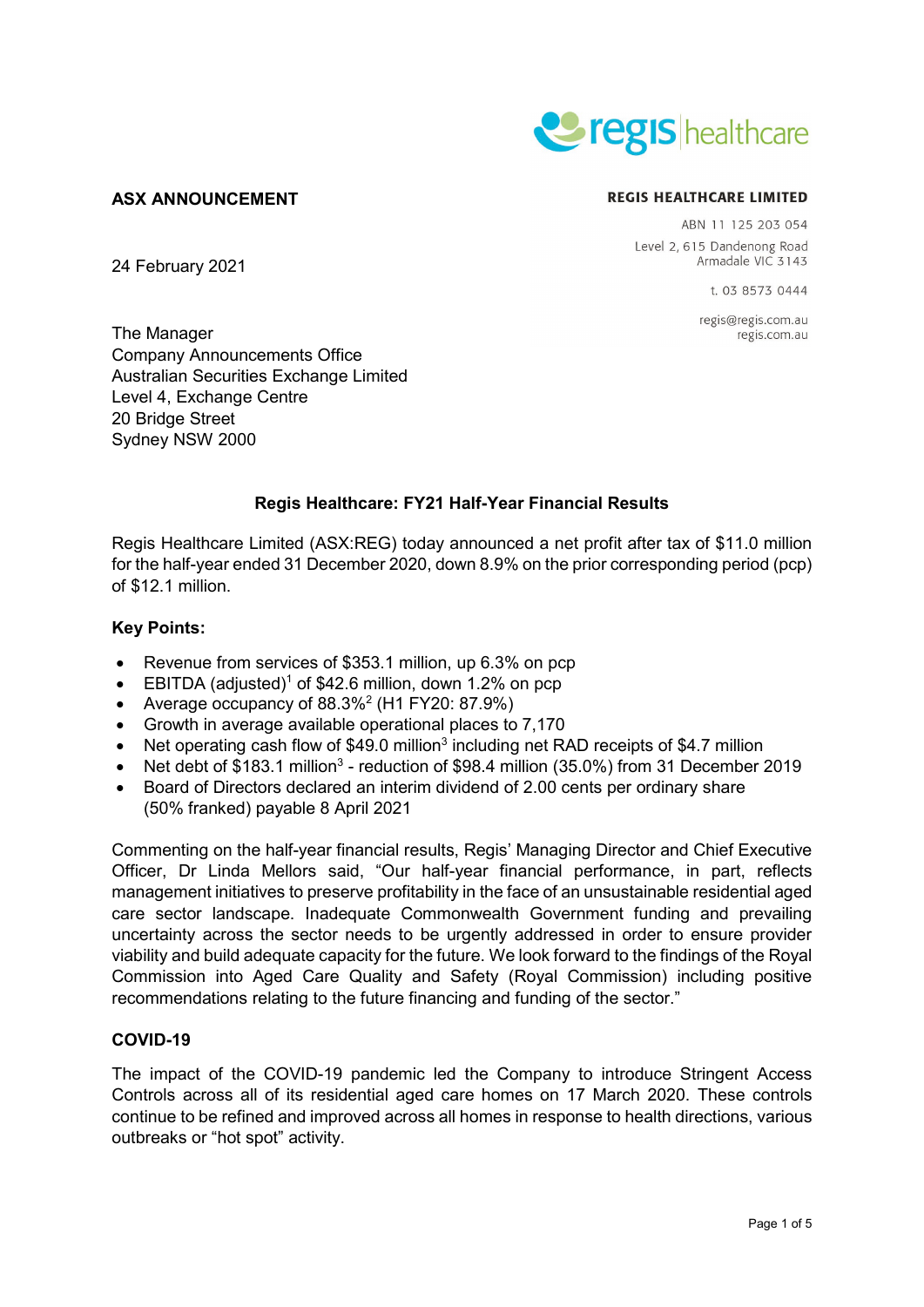

As previously announced, Regis experienced COVID-19 outbreaks at several of its Victorian homes, including Brighton, during the second wave of the pandemic in Melbourne. The Company immediately implemented its Outbreak Management Plan across the impacted homes with residents continuing to be provided with a high standard of care, services and support. Dr Mellors said, "On behalf of the Regis Board, management and staff, we once again offer our condolences to the families of residents who passed away with the virus."

The impact of the second wave of the pandemic in Melbourne was to reduce average occupancy in Victoria from 88.1% (H1 FY20) to 84.1% for the half-year ended 31 December 2020. Occupancy in Victoria recovered to 86.6% by 31 December 2020.

| \$ millions                          | <b>H1 FY21</b> | <b>H1 FY20</b> | $\triangle$ H1 FY20<br>to H <sub>1</sub> FY <sub>21</sub> |
|--------------------------------------|----------------|----------------|-----------------------------------------------------------|
| Revenue from Services                | 353.1          | 332.2          | 6.3%                                                      |
| EBITDA (adjusted) <sup>1</sup>       | 42.6           | 43.1           | $(1.2\%)$                                                 |
| <b>NPAT</b>                          | 11.0           | 12.1           | $(8.9\%)$                                                 |
| Occupancy % <sup>2</sup>             | 88.3%          | 87.9%          | 0.4 <sub>pts</sub>                                        |
| Staff Expenses / Revenue %           | 72.3%          | 71.9%          | (0.4pts)                                                  |
| <b>Capital Expenditure</b>           | 7.6            | 30.6           | $(75.2\%)$                                                |
| Net RAD Cash Inflow                  | 4.7            | 46.6           | $(89.9\%)$                                                |
| Net Operating Cash Flow <sup>3</sup> | 49.0           | 74.0           | $(33.8\%)$                                                |
| Net Debt $3$                         | 183.1          | 281.5          | 35.0%                                                     |
| Basic EPS (cents per share)          | 3.66           | 4.02           | $(9.0\%)$                                                 |

## **Financial Results**

## **Trading Performance**

Revenue from services for the half-year ended 31 December 2020 included:

- \$6.8 million (H1 FY20: \$Nil) of one-off COVID-19 Government funding;
- \$0.9 million (H1 FY20: \$Nil) of temporary uplift in the Aged Care Funding Instrument (ACFI);
- \$7.9 million (H1 FY20: \$Nil) from 1 March 2020 acquisition of business and assets of Lower Burdekin Home for the Aged Society (LBHA); and
- Impact of 1.6% increase in COPE<sup>4</sup>.

Average occupancy rates slightly improved to 88.3%<sup>2</sup> (H1 FY20: 87.9%) with increased contributions from WA ramp-up homes and a number of mature homes (excluding some Melbourne based homes which were impacted by COVID-19). Spot occupancy at 31 December 2020 had improved to 89.7%.

Increased staff expenses due to the impact of Enterprise Agreements were only partly offset by the 1 July 2020 indexation increase applied by the Commonwealth Government to aged care funding.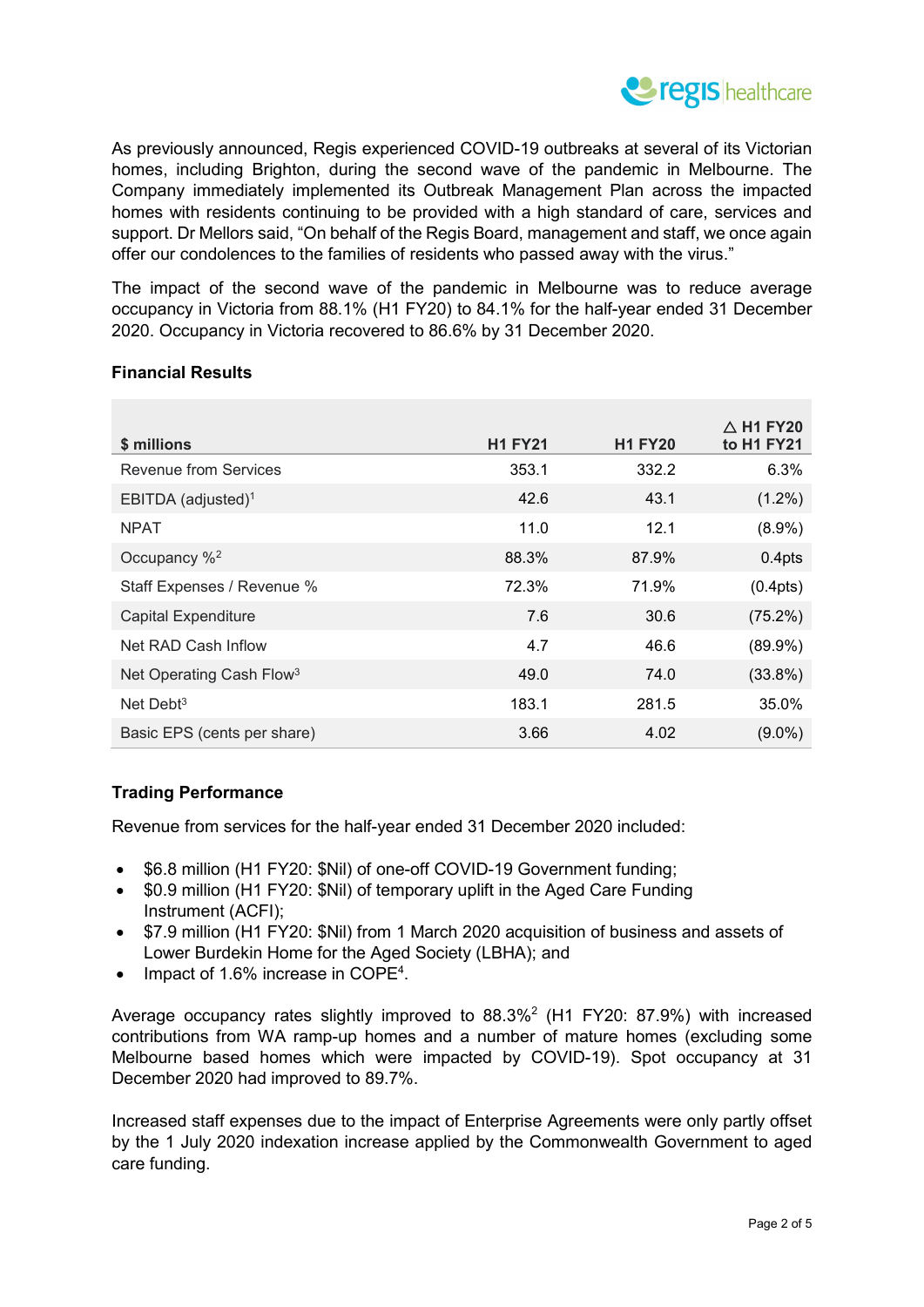

The Group's net profit after income tax of \$11.0 million (H1 FY20: \$12.1 million) included the following one-off items (before tax):

- COVID-19 Government funding of \$7.7 million;
- COVID-19 costs including staff expenses, PPE and other related costs of \$9.7 million;
- Profit on the sale of passive assets of \$2.5 million; and
- Cyber-security incident costs of \$0.4 million.

### **Acquisitions and Development**

The Group's net profit after income tax for the half-year ended 31 December 2020 included a \$0.1 million (H1 FY20: \$Nil) contribution from LBHA.

During the half-year, the Company invested \$7.6 million (H1 FY20: \$30.6 million) in capital expenditure mainly on maintenance and refurbishment of homes reflecting the Board's decision to pause a number of planned development initiatives.

The commencement of a greenfield development in Camberwell, Victoria, is planned for later in the 2021 financial year (subject to market conditions).

For the remaining developments in the pipeline, activities such as preparing land for commencement, development approvals, design documentation and arranging licences required are underway in readiness to commence construction once conditions are more favourable.

### **Cash Flow and Net Debt**

Net cash flows from operating activities for the half-year ended 31 December 2020 were \$49.0 million<sup>3</sup> (H1 FY20: \$74.0 million). Net cash inflows were negatively impacted by COVID-19, particularly in Victoria.

Refundable Accommodation Deposits (RADs) and accommodation bond net cash inflow was \$4.7 million (H1 FY20: \$46.6 million) despite COVID-19 related lockdowns that impacted community confidence in the sector and a number of Regis' homes.

The balance sheet was strengthened by the sale of a parcel of land situated at Palm Beach, Queensland, which was sold for approximately \$21 million. In total, \$25.2 million was received during the half-year in relation to the sale of passive assets with proceeds used to reduce debt.

During the half-year, the Company repaid \$43.0 million (H1 FY20: \$32.0 million) of bank borrowings. Net debt at 31 December 2020 of \$183.1 million3 (H1 FY20: \$281.5 million) represented a 35.0% reduction in net debt on the pcp with a leverage ratio<sup>5</sup> of 2.2x (H1 FY20: 2.7x).

In February, the Company completed the refinancing of its \$515 million syndicated debt facility which included the extension of \$150 million to February 2023 and \$365 million to February 2024.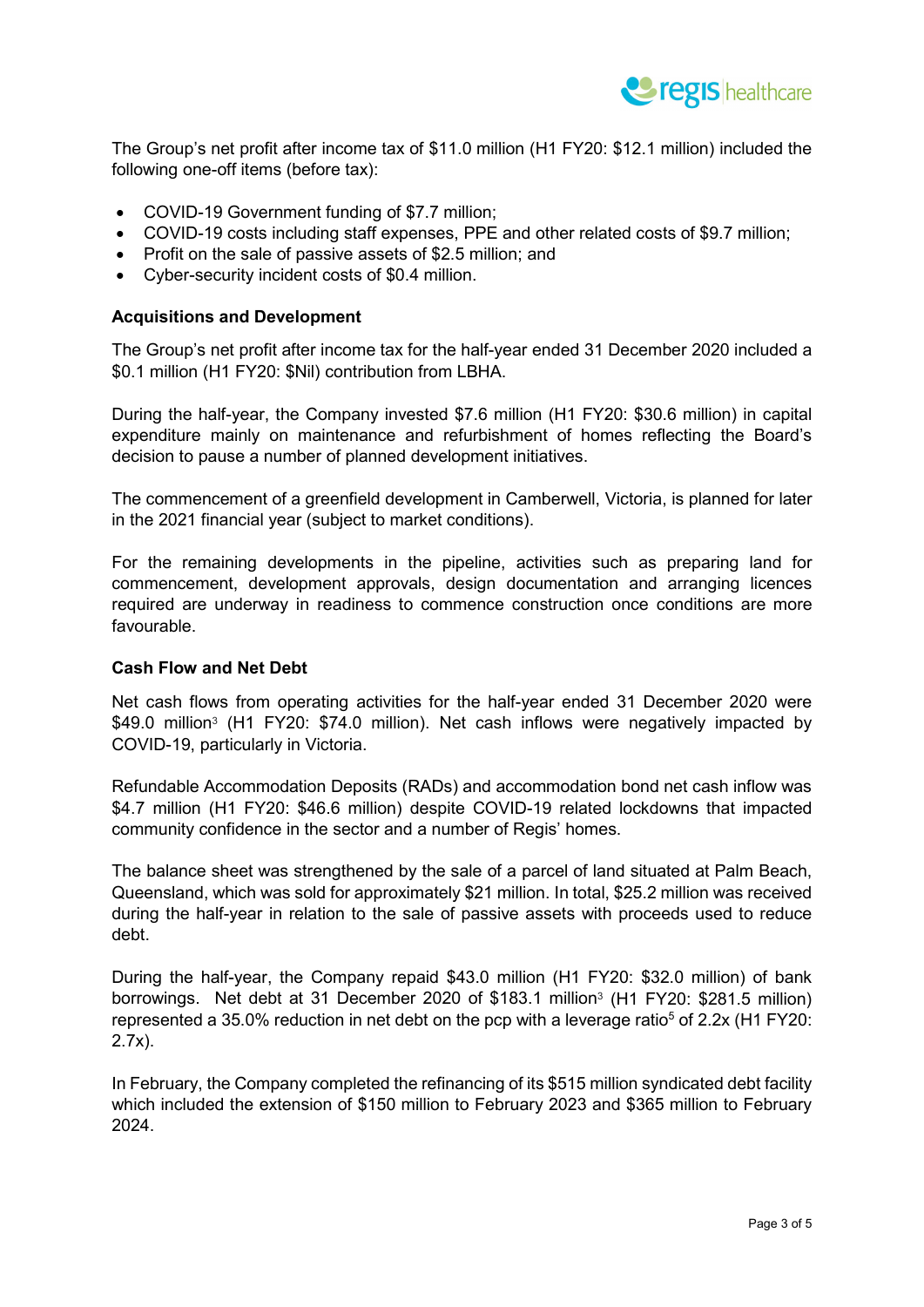

## **Cyber-Security Incident**

As previously announced, on 3 August 2020, the Company advised the ASX that it had been the target of a cyber-security attack. The Company promptly implemented its back-up and business continuity systems and the incident did not affect the delivery of resident care or services. The incident did not materially impact the Company's day-to-day operations.

### **Oneview Healthcare PLC**

On 21 December 2020, Oneview Healthcare PLC lodged a claim in the Supreme Court of Victoria against Regis seeking damages of \$21,400,000 for alleged breach of a collaboration agreement between the two parties. Regis has engaged external legal counsel and intends to strongly defend the matter.

## **Subsequent Event - Regis Nedlands**

On 23 January 2021, the Aged Care Quality and Safety Commission ('ACQSC') applied regulatory penalties to Regis Nedlands, including a Sanction and a Notice to Agree. Regis has fully complied with all actions and requirements stipulated by the ACQSC. Regis lodged a request for review of the ACQSC Sanction within the strict 14-day time limit. Regis noted within that request for review that its investigation into the matter was on-going and it would provide the ACQSC with its findings once complete. The majority of issues subject to Regis' investigation have not been substantiated.

## **Dividend**

On 24 February 2021, the Board of Directors declared an interim dividend of 2.00 cents per ordinary share totalling \$6,016,000 (50% franked) for the half-year ended 31 December 2020, payable on 8 April 2021.

### **Outlook**

Dr Mellors said, "We continue to focus on business performance improvements centred on occupancy and earnings uplift strategies. The sector is heavily reliant on the response by Government to the Royal Commission's final report due to be released this week. We are confident that acquisition and development opportunities will arise post the Royal Commission and we are well-placed to take advantage of any sector consolidation opportunities that may arise."

Given the imminent release of the threshold Royal Commission findings into Aged Care Quality and Safety and the anticipated Government response, the Board does not believe it to be appropriate to put forward any earnings guidance.

Dr Mellors said, "I would like to take this opportunity to thank all our staff for their on-going commitment and continued quality of care provided to our residents and clients."